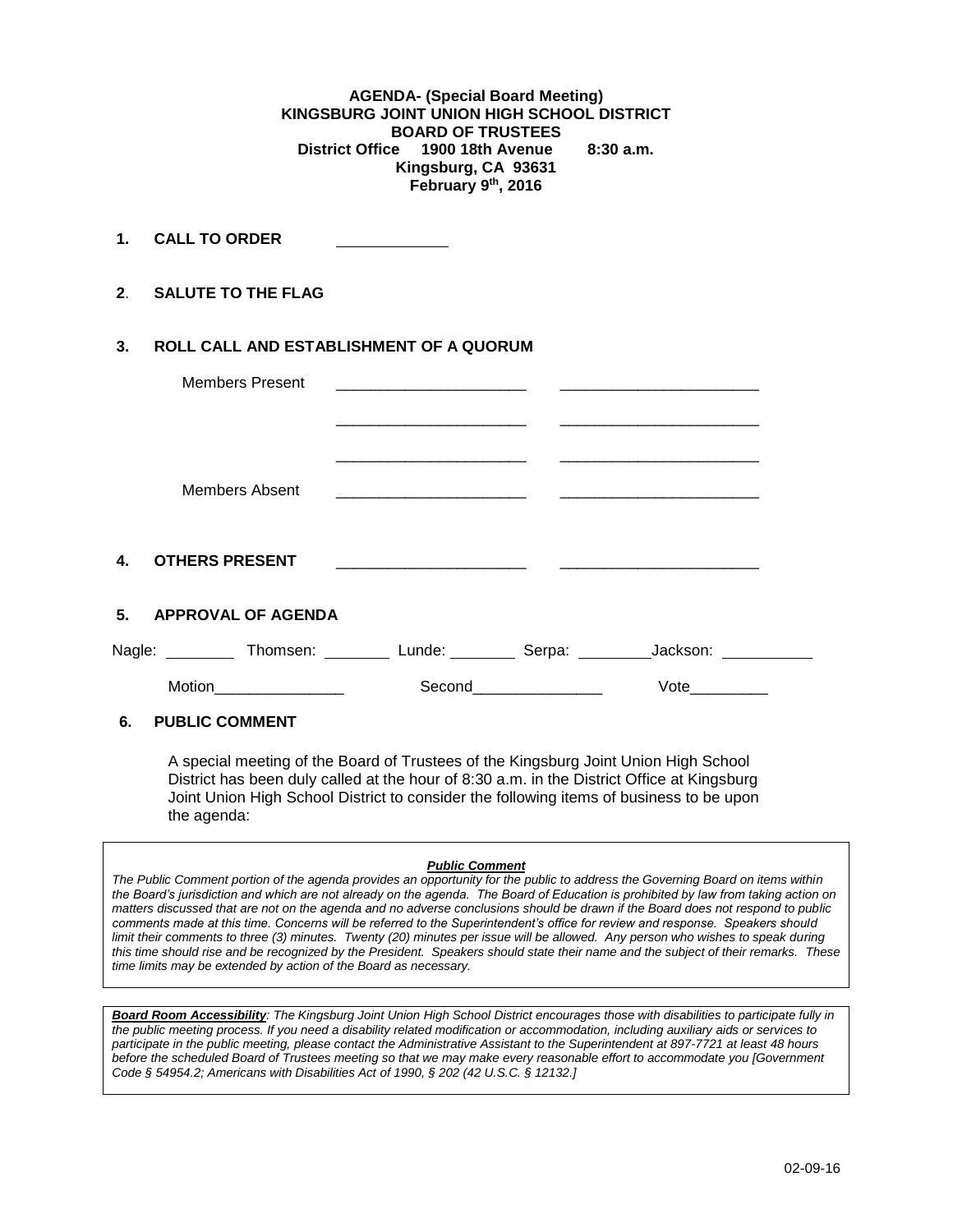# **7. ACTION**

- 7.1 Permission to enter into Lease Leaseback Contract AC Electric Company
- 7.2 Inspector of Records Employment

## **8. DISCUSSION**

None

**9. CLOSED SESSION – Notice to Public:** (Closed Session Items Covered by Law May Be Requested Or Called For As Per: Government Codes: 54954.3; 54956.7; 54956.8; 54956.86; 54956.9 (a), (b), (c); 54956.95; 54957; 54957.6; 54957.8 and Education Codes: 48900; 49070.)

From \_\_\_\_\_\_\_\_\_\_\_\_\_\_ to \_\_\_\_\_\_\_\_\_\_\_\_

**10. ADJOURNMENT** \_\_\_\_\_\_\_\_\_\_\_\_\_\_\_ (Time)

**FOR BOARD ACTION:**

| Motion |         | seconc   |        | Vote   |  |
|--------|---------|----------|--------|--------|--|
| Nagle: | homsen: | …lackson | Lunde: | 3erpa: |  |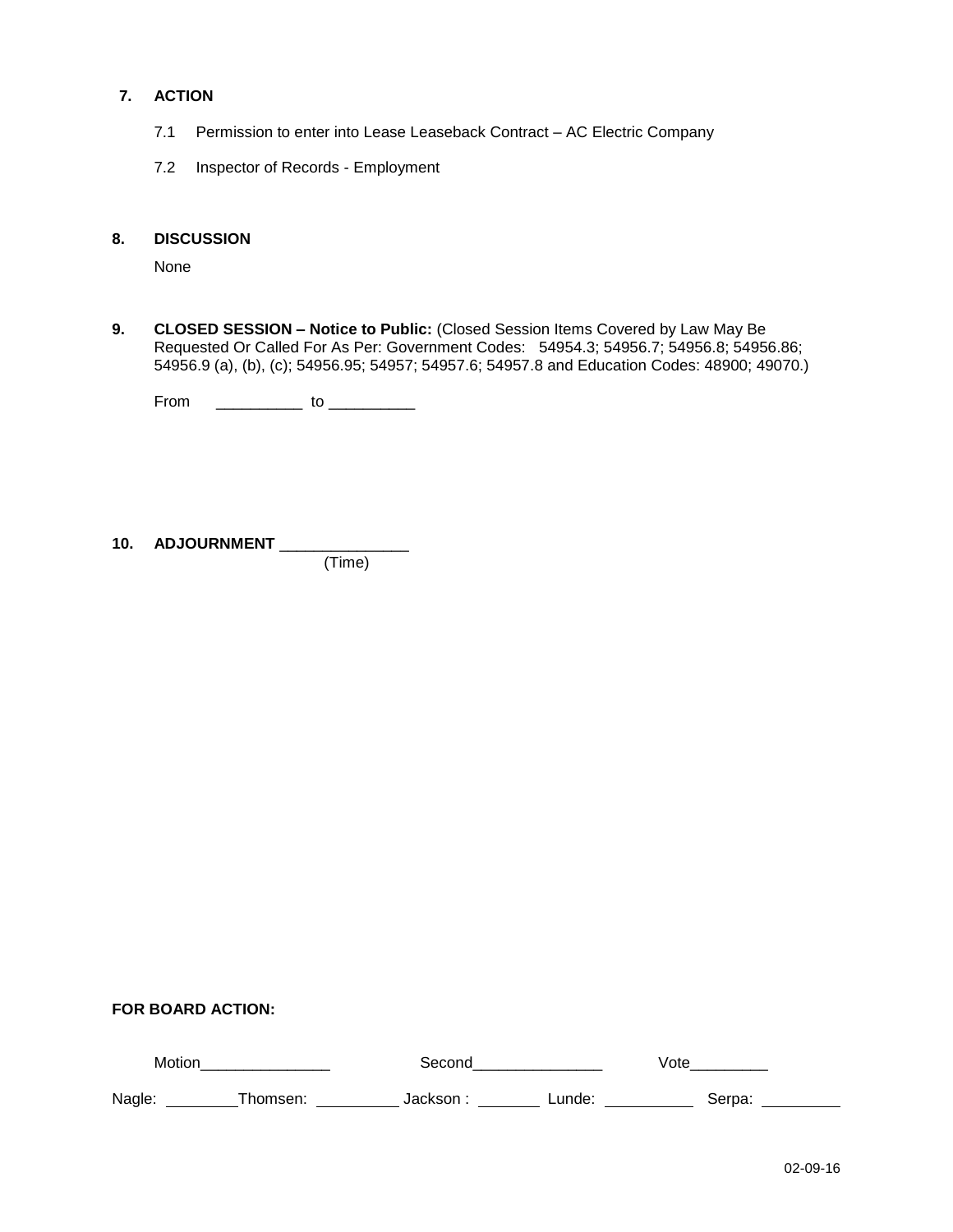| <b>ACTION:</b> | Approve or deny permission for Superintendent to enter<br>into the proposed Lease Leaseback agreement with<br>AC Electric Company. |
|----------------|------------------------------------------------------------------------------------------------------------------------------------|

**ISSUE**: Presented to the Board is permission for the Superintendent

field lights.

to enter into a Lease Leaseback Contract with AC Electric Company for installation of the baseball field and practice

**RECOMMENDATION:** Recommend approval

**FOR BOARD ACTION:**

| Motion |          | Second   |        | Vote   |  |
|--------|----------|----------|--------|--------|--|
| Nagle: | Thomsen: | Jackson: | Lunde: | Serpa: |  |